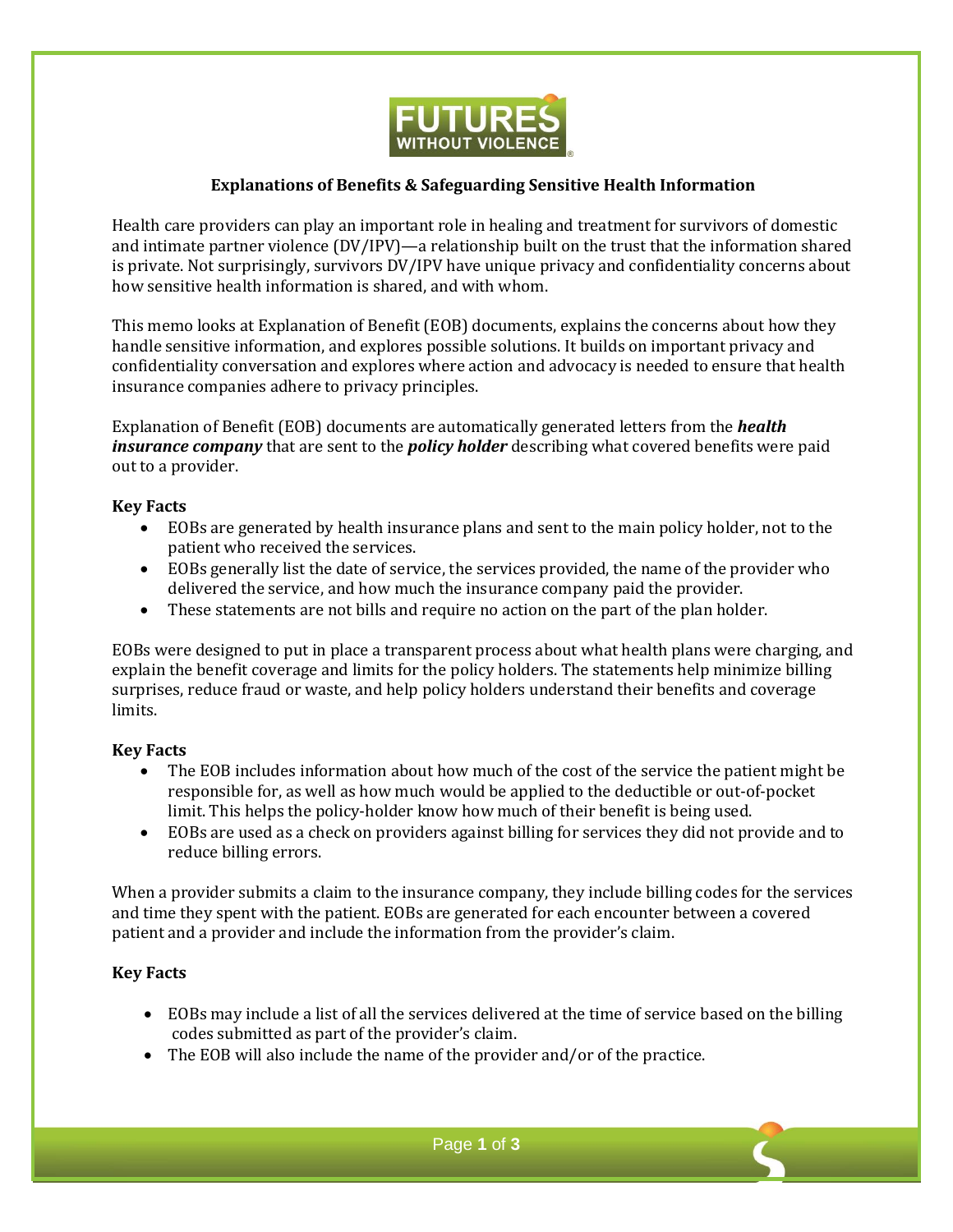There are many concerns about EOBs and how the information routinely included on these documents may impact survivors.

### **Key Concerns**

- EOBs are sent to policy holders, not to the patient. This means that the policy holder will have access to information details all the services provided to a patient, and that the patient did not consent to being shared.
- Sensitive data may be shared on EOBs. This could include the name or type of provider (e.g., a counselor or an STI clinic); the type of services delivered; or any other information that the patient does not consent to sharing with the policyholder.

This troubling disclosure of information impacts a wide range of patients but has a disproportionate impact on vulnerable patients who do not want to share their personal health information, or wish to control who can see their data and when.

## **Key Concerns**

- Patients impacted include:
	- $\circ$  Adult spouses who are not the policyholder, including victims of DV/IPV
	- $\circ$  Young Adults to age 26 who get their health insurance through their parents' plan
	- o Minors who want to access health services without their parents knowing and/or without parental consent

EOBs are regulated at the state level. Each state has its own policies and has wide discretion on what information is included and sent home. Many advocates have recognized the challenges of protecting sensitive health information in EOBs, and some states are improve state law and regulations and implementing best practices.

# **Policy Solutions**

- Allow *patients* to control how and when EOBs are sent
	- $\circ$  Send EOBs directly to the patient and not the primary policyholder, or offer that as an option
	- $\circ$  EOBS should be sent to members only and through their preferred mechanisms of contact (e.g., email or alternate mailing address)
	- o
- Automatically redact or suppress codes for sensitive services so that they do not appear on the EOB or appear as general services
	- o Require the option to suppress EOBs for sensitive services
	- $\circ$  Offer the option to suppress certain services and sensitive information from EOBs
- Automatically replace sensitive information or codes with generic information
	- o Use generic terms like "office visit" rather than a specific test of visit
	- o The technology exists to put these systems in place
- Only send EOBs for services that have an impact on deductibles or cost-sharing
	- o EOBs should not be sent if there is no balance on the service, for example for preventive services, screening and brief counseling for DV/IPV or STI testing. Preventive screenings have no cost sharing and no impact on deductibles or out of pocket costs.
- Educate patients and providers about the limits of confidentiality, what EOBs are and what may happen